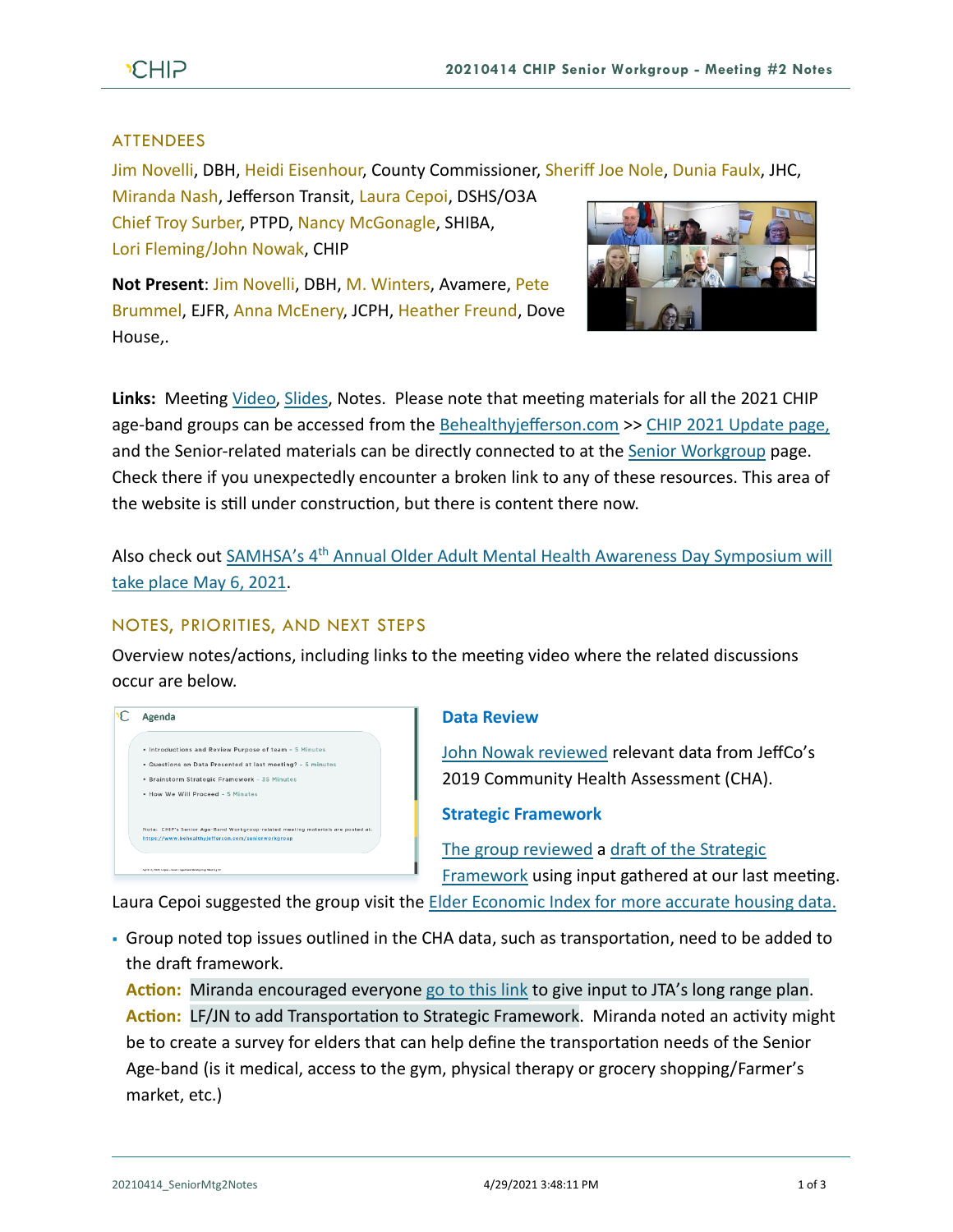- Nancy McGonagle suggested this group could help create awareness and protection for seniors on various scams regarding COVID, etc. – and is willing to work with this group in that direction. Dunia noted posters in the various clinics might be more effective than anything in the gathering spaces (like the Cafeteria) that aren't in use during the pandemic.
- Dunia Faulx noted [JHC's 2019 Regional Convening](https://jeffersonhealthcare.org/regional-convening-the-health-of-older-adults-in-rural-communities-mind-body-body-and-soul/) focused on the challenge of social isolation in older adults living in rural communities has relevant Outcomes for Jefferson County from [this Convening](https://www.nationalcomplex.care/regional-convenings/regional-convenings-2019-washington/) this group could factor into the Strategic Framework:
	- Increase knowledge among those working in rural communities by sharing approaches to complex care for older adults;
	- Catalyze ideas for new and adapted solutions to better serve rural communities; and
	- Build networks among those who participate.

**Action: Review** the [materials Dunia linked us to from the Regional Convening](https://www.nationalcomplex.care/regional-convenings/regional-convenings-2019-washington/) and then, **develop** evidence-based strategies to update the Strategic Framework with that address social isolation for Jefferson County Elders.

- Laura Cepoi noted O3A is doing a survey to see how elder needs have evolved. They are asking specific questions that address social isolation, including questions around weight loss that would support descent into malnutrition which leads to falling, etc. - which EMS ends up responding to. Elders across the nation have gone from indicating 20% feel socially isolated, to over 40% - which articulates how isolation has been exacerbated by the pandemic. Isolation in turn impacts symptoms of dementia and Alzheimer's disease. Economically, 50% of all Medicare recipients live on less than \$25k a year. Hence concerns about housing costs, and the ability of Elders to maintain the housing they have, are critical. The situation is exacerbated because our shelters aren't accommodating County Elders needs. Classic social justice issues are key in this age-band. Laura shared a link to [O3A's 2020-2023 Area Plan](https://www.o3a.org/files/2020/04/O3A-2020-2023-Area-Plan-FINAL-10032019-1.pdf)
- **Action:** Laura invited the group to **take (distribute**) [O3A's survey for Aging Key Informant](https://www.surveymonkey.com/r/LN7KW7X) survey – which closes at the end of May. Laura will give an overview when the survey results are tabulated. (Laura **to send last year's** survey results to John/Lori.)
- **Action:** Laura would like to see a strategy to support development of a Dementia- or Agefriendly Jefferson County. Work with her to develop that framework for review by this group?
- Laura noted this new cohort of homeless over 60 has more females and females are more at risk for physical/sexual abuse whether in shelters or homeless encampments. Laura is seeking state funding to address accessible restrooms etc in the shelters. Dunia noted Habitat has programs specific to South County that focused on seniors, esp. women. Heidi Eisenhour noted Jefferson County's 5-year Affordable Housing Plan does not address much for Elders. **Action:** Joe will advocate for this at the Affordable Housing Taskforce.